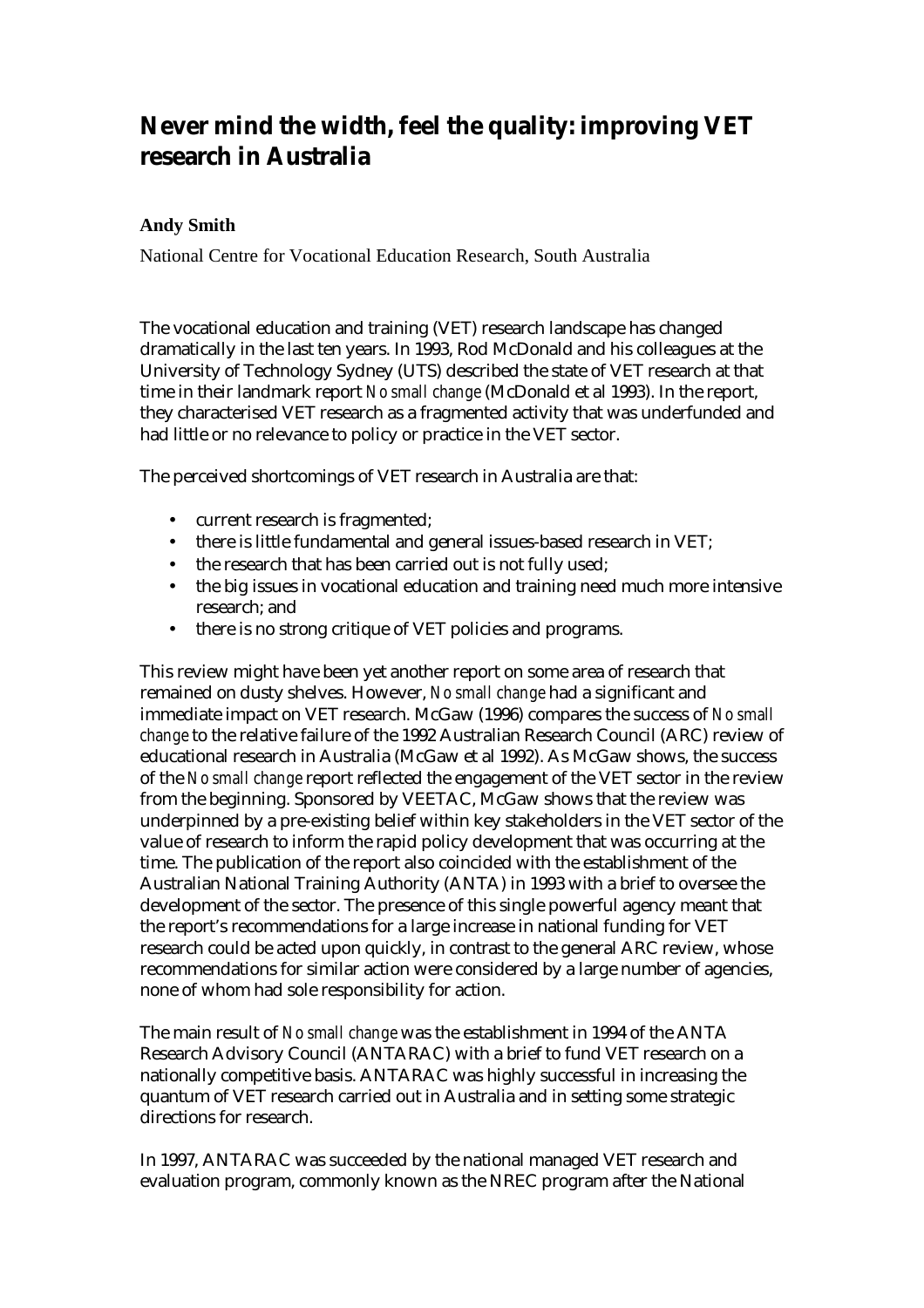Research and Evaluation Committee established to oversee its activities. At the same time, ANTA established a program of national key centres for VET research to enable concentrations of expertise in VET to be funded to undertake three-year programs of research into specific aspects of VET policy and practice. Three centres at UTS, Monash University and the University of Tasmania were initially funded in 1997, with a fourth established at Melbourne University and Royal Melbourne Institute of Technology in 2000. The work of the centres has been very important in building research capacity in VET as well as in exploring major issues in the VET sector such as the economics of VET and workplace learning. This paper, however, will focus on the research carried out under the NREC program.

From the beginning, NREC has adopted a strategic approach to research funding. One of the first activities undertaken by NCVER as manager of the NREC program was the development of a national strategy for VET research (National Centre for Vocational Education Research 1997). Published in late 1997, the first national strategy drew on an extensive series of consultations with the principal stakeholders in the VET system to identify six priority areas for research including:

- 1. Economic and social implications of VET
- 2. Employment and the workforce
- 3. Pathways from school to work
- 4. Outcomes from VET
- 5. Quality of VET provision
- 6. Future issues affecting the VET sector.

Within these broad priority areas, NREC has also attempted to cluster research around specific themes and questions. The logic of this process of clustering research has been to draw on the expertise of a number of different research teams, and approach research questions from a variety of methodological and epistemological angles. The result is that research themes can be explored in the round, with no one point of view dominating the subsequent analysis. Table 1 identifies the main thematic clusters that have been funded under the NREC program from 1997-2000 and the number of projects funded under each theme.

| Theme                                    | <b>Numbers of projects</b> |
|------------------------------------------|----------------------------|
|                                          |                            |
| Changes in work and the labour market    | 24                         |
| Access and equity                        | 18                         |
| Apprenticeship and traineeships          | 16                         |
| Delivery of VET                          | 16                         |
| Competency-based training and assessment | 15                         |
| <b>Outcomes of VET</b>                   | 13                         |
| Workplace skills                         | 13                         |
| <b>VET</b> practitioners                 | 12                         |
| VET and schools                          | 9                          |
| Economics and funding of VET             | 8                          |
| Adult and lifelong learning              | 6                          |

**Table 1:** Main NREC thematic clusters of projects (1997-2000)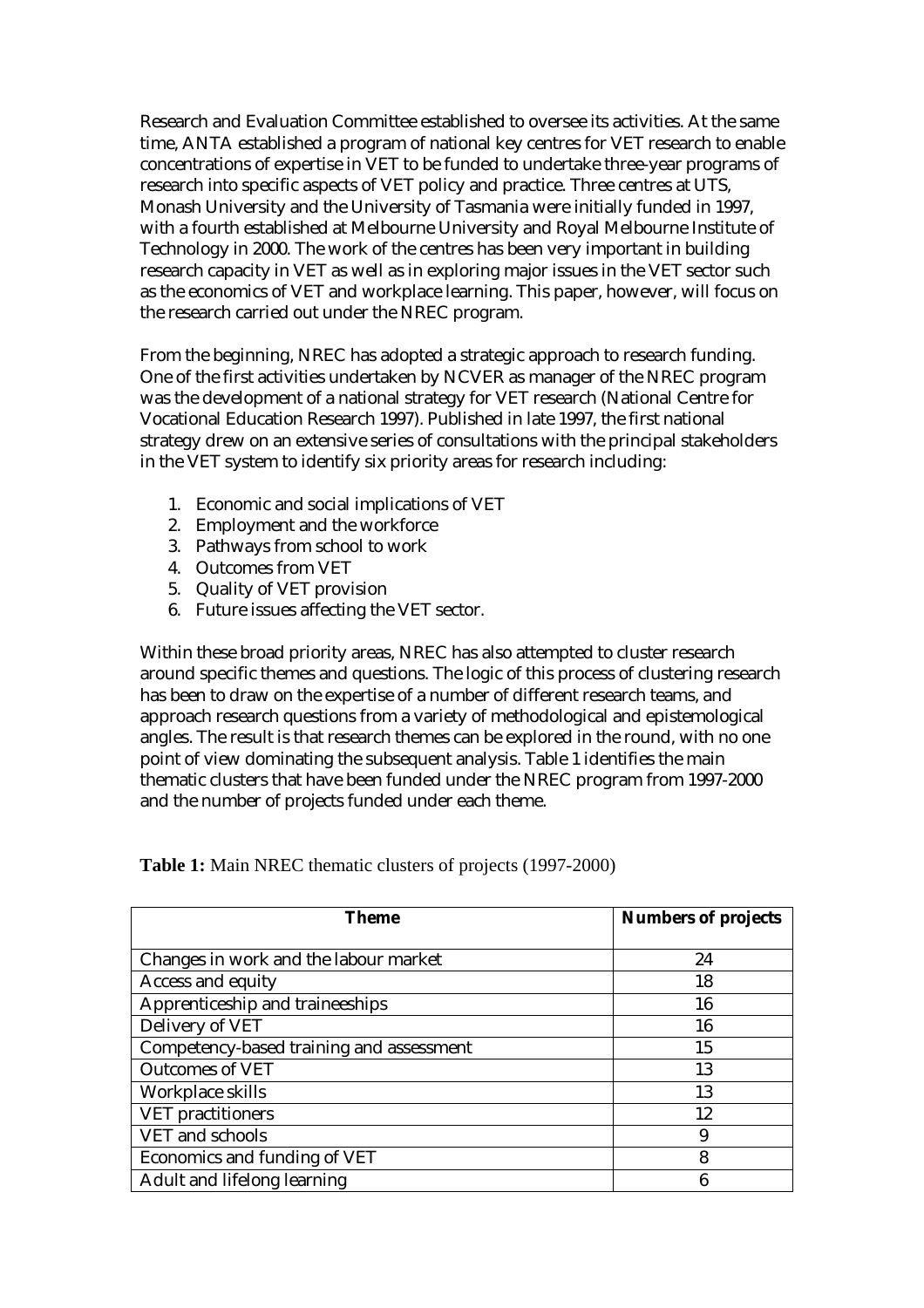| Adult and lifelong learning |  |
|-----------------------------|--|
| International comparisons   |  |
| Management of VET           |  |

A further motif in the NREC program has been to consciously extend the range of researchers involved with the program and, in particular, to encourage the participation of researchers from the VET sector. This has enjoyed some limited success. Table 2 shows that the number of submissions received by NREC from VET providers has nearly tripled from 14 in 1998 to 36 in 2000. Success rates have also been improving, with VET providers scoring around 20% success rates in 2000 compared to the university rates of 18%. This reflects two decisions on the part of NREC in 2000. Firstly, to encourage proposers to include researchers from providers on their research teams, particularly when bidding for projects which involve investigation of providers, and secondly, a movement in the research priorities towards issues that impact on practice as well as policy, such as the development of the VET professional and the impact of online delivery in VET.

| 2000                              |                |                         |                |
|-----------------------------------|----------------|-------------------------|----------------|
| <b>Submissions received from</b>  | No. of         | % of total              | No.            |
|                                   | proposals      | $(n=185)$               | successful     |
| Universities                      | 89             | 48                      | 16             |
| TAFE institutes/private providers | 36             | 19                      | 7              |
| Private consultants               | 46             | 25                      | $\overline{7}$ |
| <b>Government departments</b>     | $\overline{7}$ | 4                       | 1              |
| Industry                          | $\overline{7}$ | $\overline{\mathbf{4}}$ |                |
| Other                             |                |                         |                |
| <b>Total</b>                      | 185            | 100                     | 31             |
| 1999                              |                |                         |                |
| <b>Submissions received from</b>  | No. of         | % of total              | No.            |
|                                   | proposals      | $(n=176)$               | successful     |
| <b>Universities</b>               | 82             | 47                      | 28             |
| TAFE institutes/private providers | 22             | 13                      | $\overline{2}$ |
| Private consultants               | 56             | 32                      | 9              |
| Government departments            | 11             | 6                       |                |
| Industry                          | 3              | $\overline{c}$          |                |
| Other                             | $\overline{2}$ | 1                       |                |
| <b>Total</b>                      | 176            | 100                     | 39             |
| 1998                              |                |                         |                |
| <b>Submissions received from</b>  | No. of         | % of total              | No.            |
|                                   | proposals      | $(n=131)$               | successful     |
| <b>Universities</b>               | 47             | 36                      | 9              |
| TAFE institutes/private providers | 14             | 11                      | 3              |
| Private consultants               | 60             | 46                      | $\overline{5}$ |

**Table 2:** NREC proposals by source (1998-2000)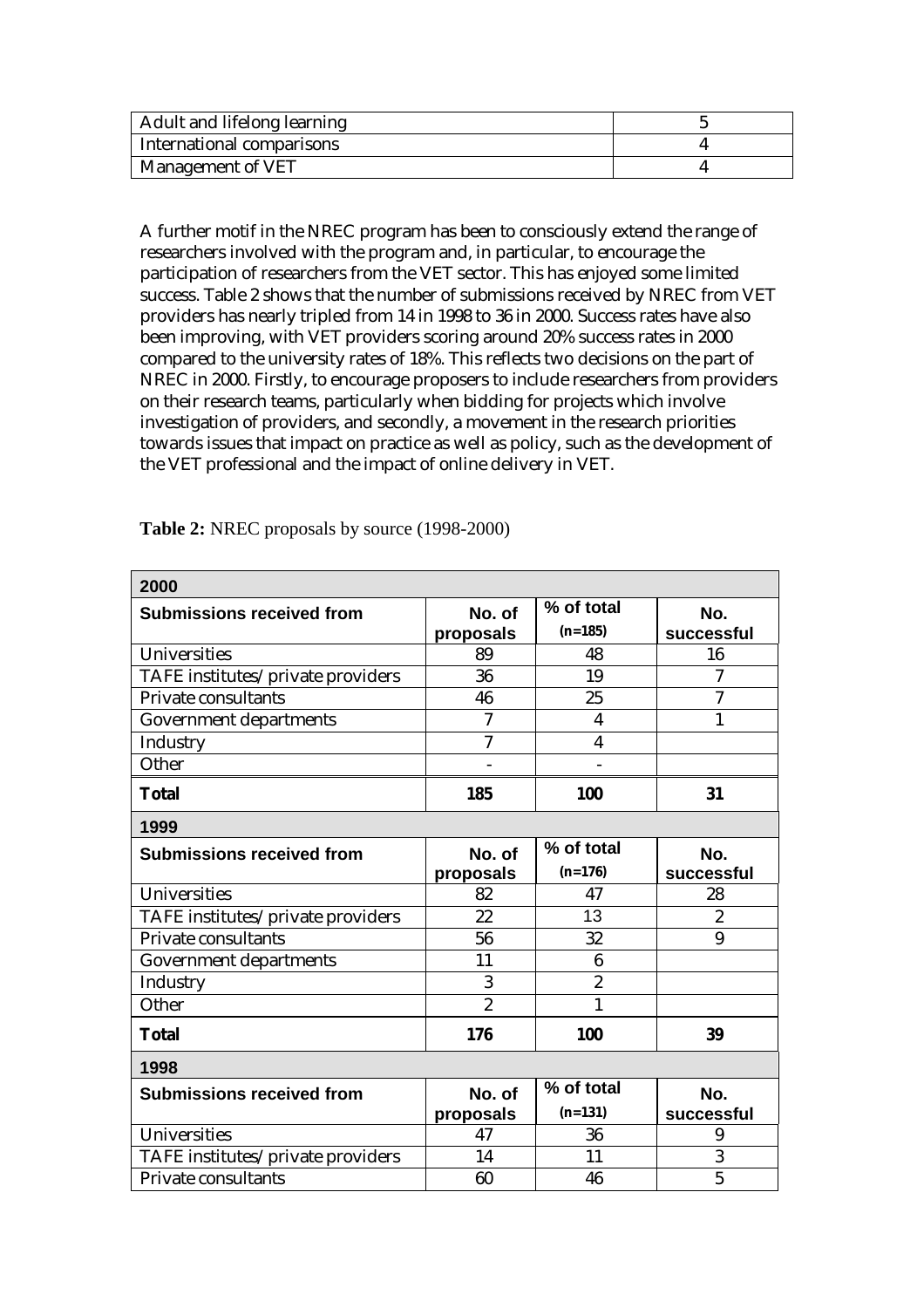| Government departments |     |     |  |
|------------------------|-----|-----|--|
| Industry               |     |     |  |
| <b>Other</b>           |     |     |  |
| <b>Total</b>           | 131 | 100 |  |

A final characteristic of the NREC program has been the emphasis on quality through peer and practitioner review of projects as they progress. Sequenced payments for projects are attached to reviews of interim reports scheduled through the life of the project, with the final payment dependent on review of the final report. This has proved to be a very successful strategy for ensuring that research projects meet the objectives established in the proposal and the contract, as well as helping research teams to meet the deadlines on projects. Peer review at early stages in the life of the project enables researchers to check the viability of methodology before undertaking the empirical stage of work, and latterly to ensure that the analysis of data meets the needs of the research question(s).

This, of course, is a very different approach to national research funding than that traditionally adopted by the big research agencies such as the Australian Research Council (ARC) and the National Health and Medical Research Council. Under these schemes, research is investigator driven. There has been little or no attempt to define the key national research questions let alone develop a national strategy for research in the past, although both agencies are now seriously examining the prospects for the development of national research strategies. The quality of research is assured through a highly competitive, if rather laborious, process of extensive peer review of project proposals, inviting large numbers of both national and international reviewers. After projects have been funded, there is little follow-up and almost no review until results are published in refereed journals, when they are scrutinised through the normal journal review procedures. Moreover, after the research is completed there is little or no attempt to disseminate findings to users, except through the usual academic channels of refereed journals and occasionally monographs. This represents a supply-side model of research in which research issues are framed by the researchers themselves and quality assurance is an entirely front-end process.

NREC is clearly demand-side driven, taking its cue from extensive consultations within the sector, including researchers and developing key themes around which research can be clustered. The priorities are developed into a national VET research and evaluation strategy which informs the process of research funding on a threeyear rolling basis. However, researchers have a key role to play in the process. Proposals addressing research priorities are framed by researchers; and questions and methodology research teams are all developed by researchers, with NREC deciding which of the submissions best meets the needs of the research agenda at the time. NREC also run a large 'open' category for investigator-driven proposals, which regularly attract around 25% of the available funding in each round. Quality is built in throughout the research process, not simply as an 'add on'. NREC research projects are required to produce up to two interim reports before the final report. At each of these stages, reports are independently peer reviewed and researchers are obliged to modify their work in the light of reviewers' comments. Finally, NREC places a very high priority on wide dissemination of research results through a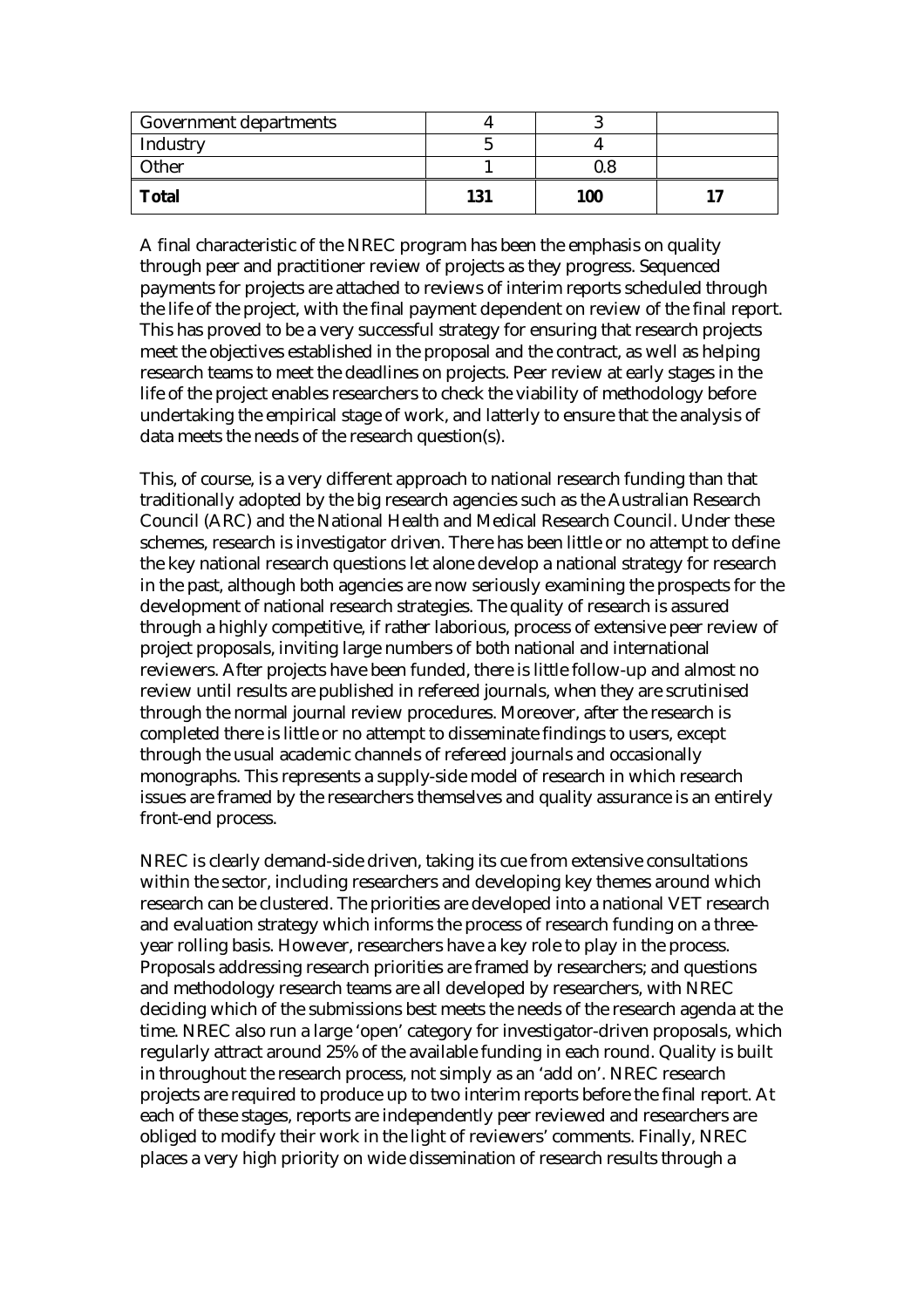variety of media. This issue is discussed below. Table 3 summarises the differences between supply and demand side approaches to research.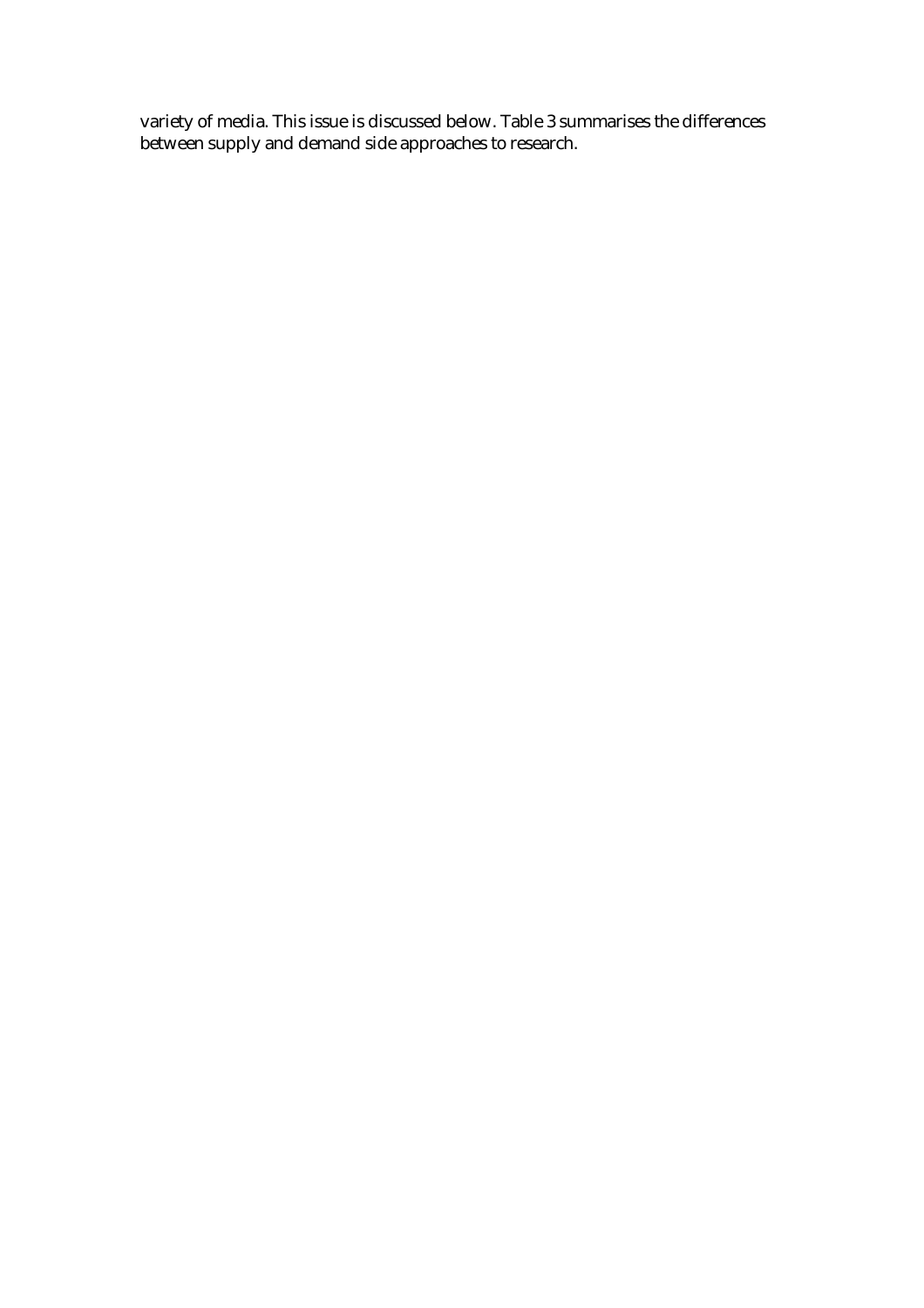**Table 3:** Supply and demand side approaches to research

| <b>Supply side</b>                | <b>Demand side</b>                                       |
|-----------------------------------|----------------------------------------------------------|
| Investigator driven               | User driven                                              |
| Few priorities for research       | Priorities set through a national strategy               |
| Quality control at proposal stage | Quality control exercised throughout<br>research process |
| <b>Upfront peer review</b>        | Ongoing quality process                                  |
| No dissemination                  | High emphasis on dissemination                           |

### **Making use of research**

Perhaps the most striking difference between the NREC program and other national competitive granting agencies is the emphasis on dissemination and the utilisation of research. Arrangements for dissemination are an integral part of the NREC contract with ANTA, and a substantial proportion of the funds available go towards ensuring that the message from research gets out to the VET community and to those who will use it. As Robinson and Hayman (2000) have described, the process of dissemination goes well beyond the traditional research report. In particular, effective dissemination involves the synthesis of research results into short publications that can be easily accessed and used by those in the sector. This is also an approach that is being developed by similar research agencies in other parts of the world, including the National Dissemination Centre for Career and Technical Education in the United States. NCVER has developed a number of these synthesis publications.

*Research at a glance:* a short publication on research themes, which summarises the research and statistical information on particular theme areas such as apprentices and trainees, student outcomes, early school leavers and so on.

*Insight:* a regular 'newsletter' summarising the findings of key VET research released by the NCVER or other research bodies.

*Email newsletter:* an electronic newsletter with advance warning of important research just or about to be released.

These publication-based forms of dissemination can be very effective in reaching large numbers of people quickly. However, they are essentially a passive means of dissemination. These media require the user to come to the research, rather than engage with the message. Active dissemination, on the other hand, brings the research to the subject and attempts to engage the user. This involves a two-way process of encouraging debate about the results of research, and leading people to think about and integrate the message from research into their work. For this to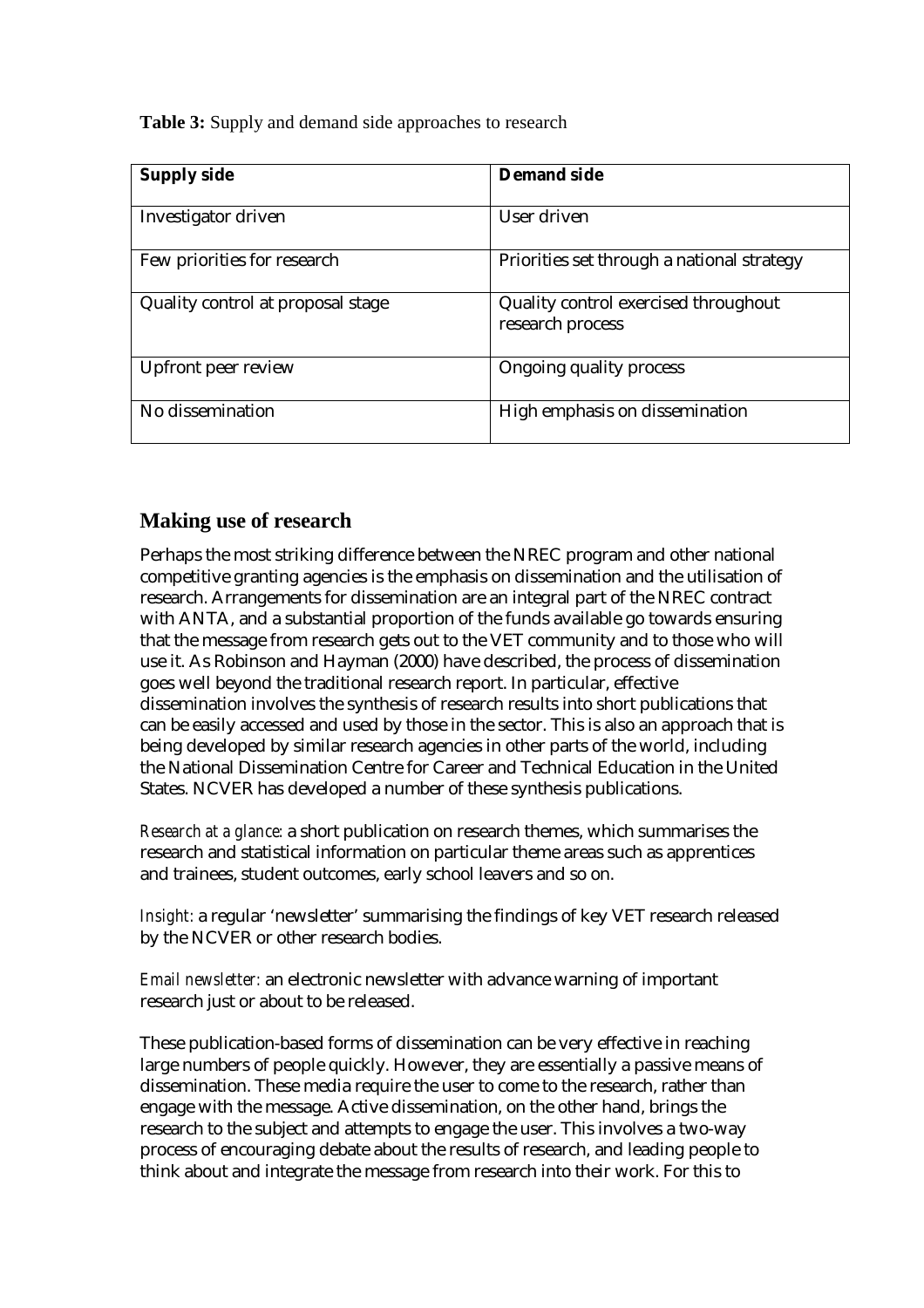occur, face-to-face communication on research is essential. Thus, NCVER has sponsored small-scale seminars and briefings for researchers and decision-makers in the sector, which allow the results of research 'clusters' to be discussed and explored. Larger, public forums organised around research themes such as the impact of competency-based training or the implications of the changing nature of work for VET have also been very successful in bringing diverse groups of stakeholders together to investigate what research means for the ways in which they operate.

However, dissemination is only part of the answer to the question of how research is utilised in VET. Making people aware of research findings or of the value of research in general does not ensure the utilisation of specific research findings, particularly in the politicised environment of policy-making. Here, ways have to be found to 'inject' appropriate research into the policy-making process. This requires researchers to gain credibility and access to decision-makers that will introduce research into policy processes. An example of injecting research into policy making in this way is provided by the Commonwealth government's National Skills Initiative since 1999. This process involved the establishment of a series of industry-led working parties to investigate reported skills shortages in traditional trades areas such as metals, electro-technology and rural occupations. Organised through the federal Department of Education, Training and Youth Affairs, the working parties comprised industry representatives and government officers. NCVER was invited to these working parties as a source of independent research-based advice (National Centre for Vocational Education Research 2000). Drawing upon research carried out on the apprenticeship and traineeship system as well as on the changing nature of work, returns to training investments and on the implications of demographic change for VET, NCVER were able to exert a critical influence on the deliberations of the working parties. Instead of commonly held assumptions about the training system dominating discussions on the sources of and answers to perceived problems of skills shortages, the research input was able to locate the nature of the problem more effectively and demonstrate that new solutions other than taking on more apprentices or opening up the immigration program were needed.

In a new applied field of research such as VET, it is imperative that researchers find ways such as this of getting the research message to the right people at the right time and in a way they can digest quickly and use. In line with the changing nature of work, research needs to be based on a 'just-in-time' principle, rather than the current 'just-in-case' principle that dominates so much of the supply-side approach to research.

#### **The quality of VET research**

If the last seven years since the formation of ANTARAC have been concerned with improving the quantum of research in VET, the next few years need to be concerned with the quality of research. As industry discovered in the 80s and 90s, consumer preference is determined by quality rather than by quantity or price. At the risk of drawing heretical parallels with the world of everyday work, research may be seen simply as another service with its own set of consumers. For research to be used by its potential consumers it has to be both relevant and of high quality. In the NREC program, relevance is assured through the directed nature of the program. However, quality is a far more contentious issue. From the research consumer's point of view, conventional measurements of the quality of research can often be quite meaningless.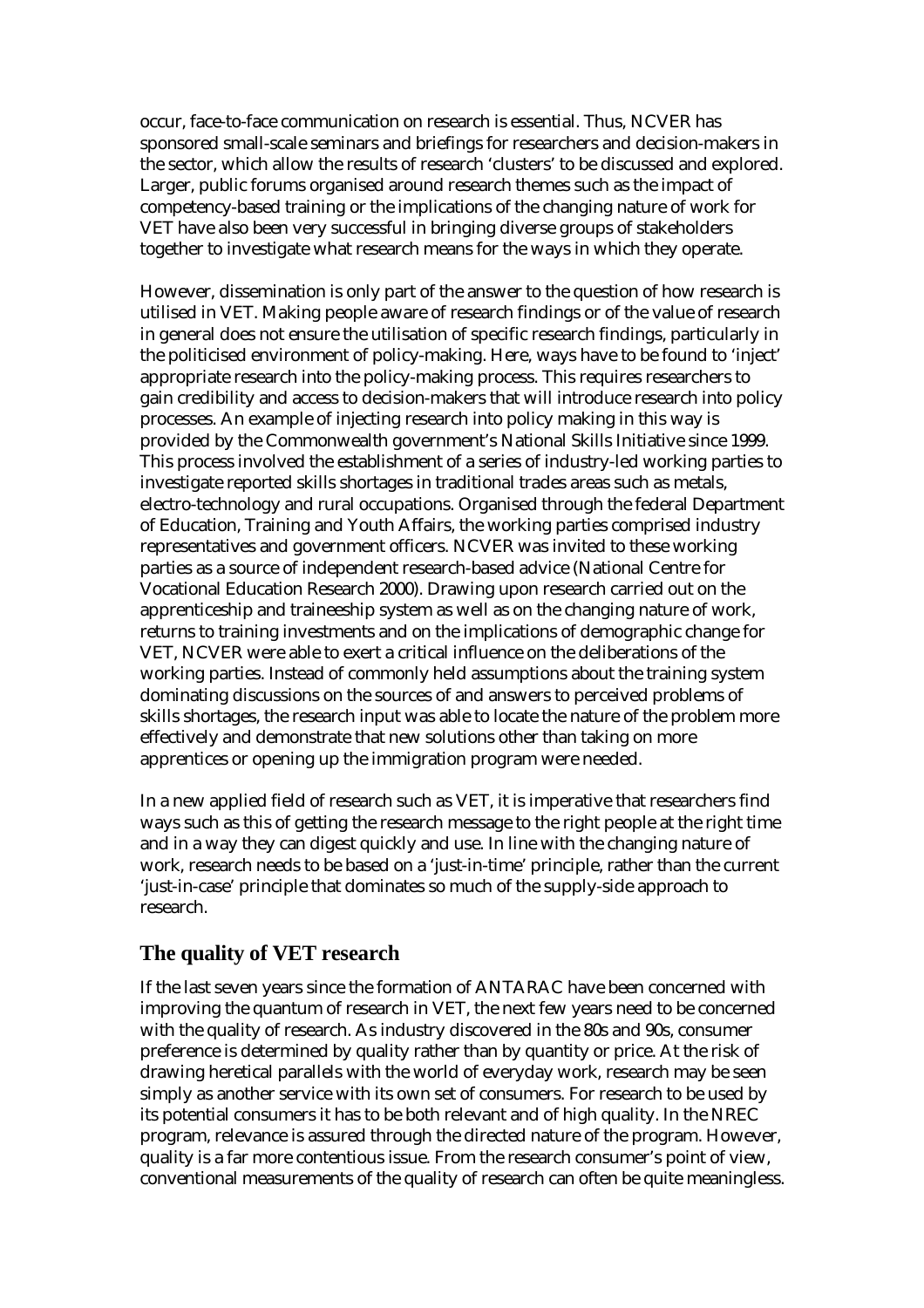In a recent review of the quality and relevance of Australian educational research, Phelan (2000) concludes that Australian researchers are highly productive and highly relevant in their work. With 0.3% of the world's population, in 1995 Australian educational researchers produced 4% of the world's research published in major international journals, but with citation rates that vary between 2.5% and 5%. This suggests a high general level of production of international quality research. But this means little for the quality of individual research projects, many of which go unreported in the international educational journals or take years to get into print.

A more rigorous approach to the problem of quality in educational research was taken by the controversial review of educational research in Britain undertaken by Ofsted, the Office for Standards in Education (Tooley and Darby 1998). The review was in response to comments by Professor David Hargraves (1996) that in Britain there was a considerable amount of:

> Frankly second-rate educational research which does not make a serous contribution to fundamental theory or knowledge; which is irrelevant to practice; which is unco-ordinated with any preceding or follow-up research; and which clutters up academic journals that virtually nobody reads.  $(p 7)$

Although the Ofsted review was concerned with general educational research, its method may be applied to the more specialised field of VET research. Examining more than 200 articles published in the top four British educational refereed journals over the period 1994-1996, the review highlighted four key problem areas for quality in educational research. These problems have also surfaced in NREC-funded research and proposals for research in the last four years.

Firstly, there is the problem of partisanship, whereby a researcher brings preconceptions to the research usually based on prior emotional or political judgements. These preconceptions may impact on the conduct of the research, biasing the methodology used by the researcher, but often they surface in the analysis of otherwise high quality data. In this situation, researchers draw spurious conclusions from data that does not support them. These problems are often picked up during the review of final reports of NREC, and require researchers to either review their analyses or to remove partisan comments from an otherwise objective commentary.

Secondly, there are problems concerned with methodology. This is the most common area for problems in the NREC corpus. Methodological problems begin at the proposal stage of the NREC process, with a large number of proposals simply not elaborating methodology satisfactorily or proposing methodologies that would not meet the research requirements posed by the questions to be investigated. Methodological inadequacy is the most common reason for failure to obtain an NREC grant. However, methodological problems can often plague projects through their lifetimes. The Ofsted review (1998), in a neat side-stepping of the issues of paradigms in VET research (McIntyre 1998), divided educational research into empirical – gathering and analysing primary data, and non-empirical - developing ideas or critiquing work based on previous research (not gathering primary data). They further divided empirical work into: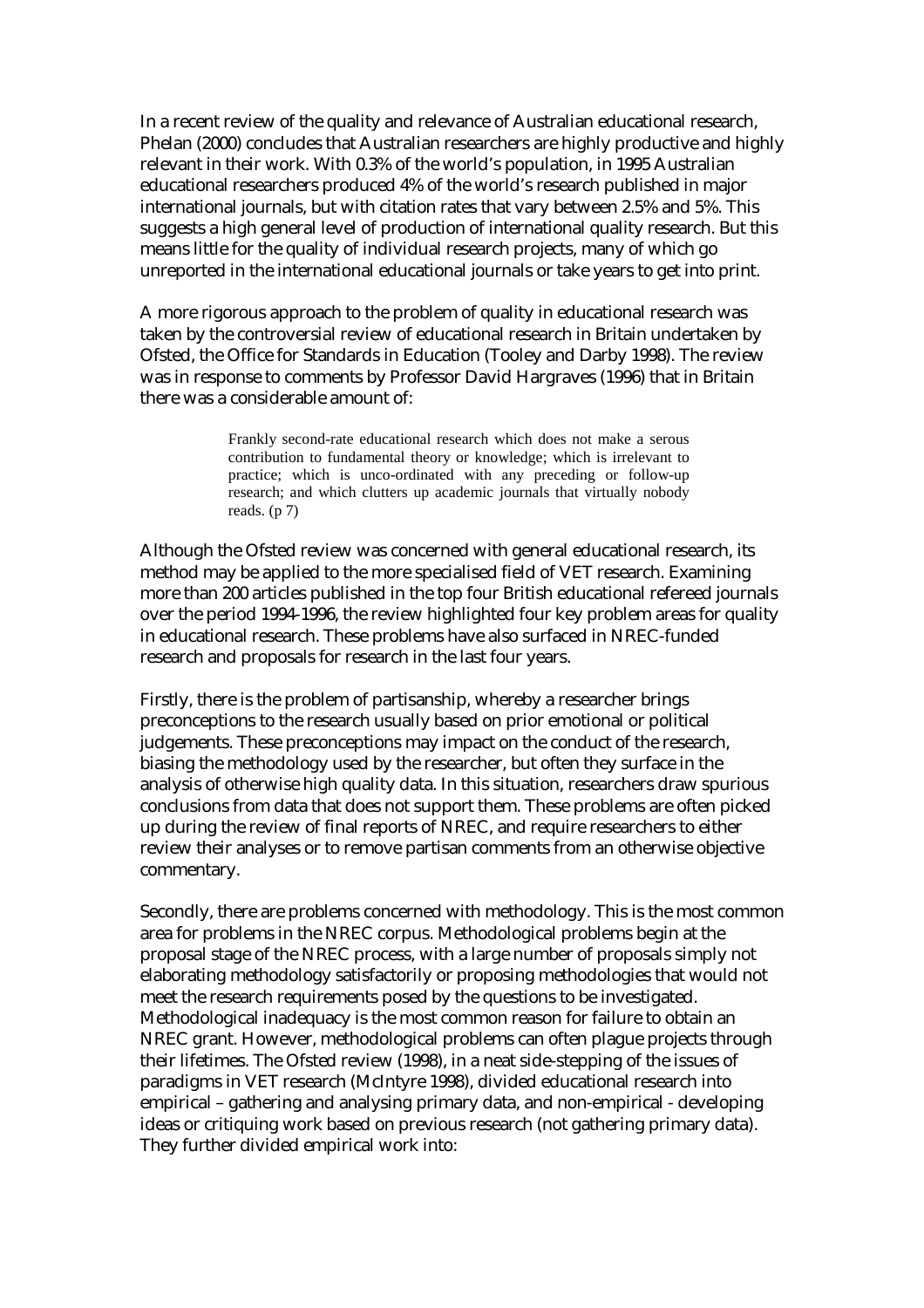Quantitative research: concerned with the acquisition and interpretation of data which can be analysed using statistical techniques and

Qualitative research: involving the gathering of evidence that explores the significance, meaning, impact, individual or collective interpretation of events. (p 10)

Table 4 presents an analysis of NREC projects funded since 1997 by methodology. Two other categories have been added, representing the mixed methodologies that have become more common in recent years, involving both quantitative and qualitative approaches.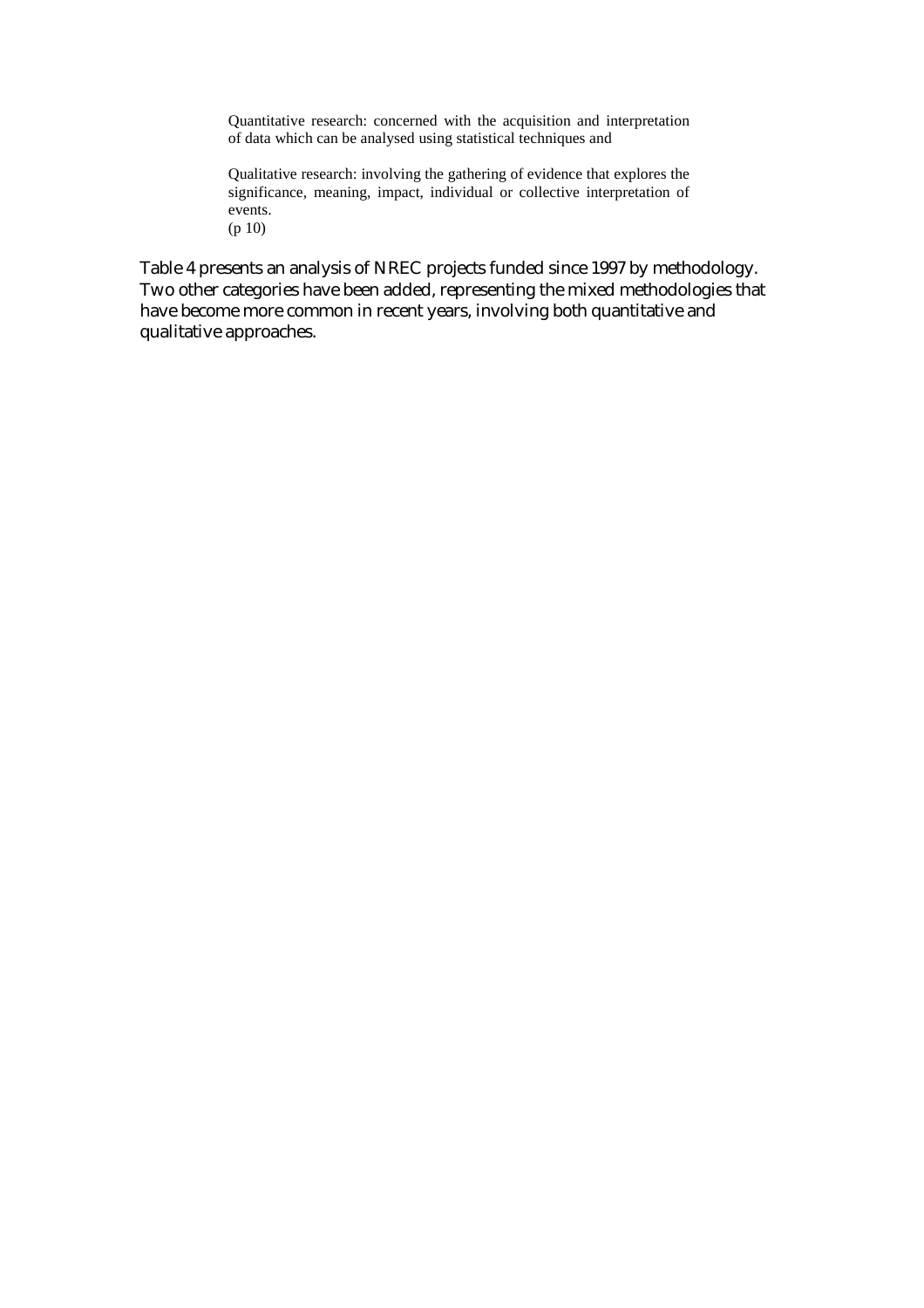| Year  | Quantitative | Qualitative | Mixed -<br>mostly<br>qual. | Mixed -<br>mostly<br>quant. | Non-<br>empirical | <b>Total</b> |
|-------|--------------|-------------|----------------------------|-----------------------------|-------------------|--------------|
| 1997  |              | 12          | 2                          |                             | 12                | 36           |
| 1998  |              |             |                            |                             |                   | 22           |
| 1999  |              |             |                            |                             | 12                | 34           |
| 2000  |              | 12          |                            |                             |                   | 31           |
| Total | 15           | 39          |                            | 18                          | 43                | 123          |
| %     | 12           | 32          |                            | 15                          | 35                | 100          |

**Table 4:** Research funded by NREC – methodological type (1997-2000)

Of the empirical work, it is interesting to note that qualitative work predominates – a finding similar to the Ofsted survey of the UK research. However, quality issues arise with both forms of work. In quantitative work, survey design is the most frequently encountered problem in NREC projects. Reviewers and - where used reference groups will usually pick up this problem early on, and with some work, survey design can be improved to ensure the quality of the methodology. In qualitative work, lack of rigour through inadequate triangulation is a key problem with NREC work, as it is in the Ofsted survey of the British research. There is still a tendency to rely on one method of data gathering such as interviewing, without attempts being made to verify the data gathered through alternative means. Typically this might take the form of relying on managerial accounts of training practices at the enterprise level, without verifying these often inflated accounts with workers who are the target of the training. Case studies of other organisations including providers are also often similarly flawed, rendering generalisation difficult.

The use of mixed methodologies has become increasingly important in NREC research. These usually involve both a quantitative and a qualitative element. Typically a mixed method approach would involve both surveys and case studies or interviews, and focus groups that support or develop the parameters for a more generalised survey. These are often very successful ways of approaching research questions. The quantitative element provides measurements of the extent of phenomena, whilst the qualitative element can provide explanatory power at the individual level. However, problems arise with mixed method approaches when the elements are not sufficiently complementary. Here epistemological questions come into play. The philosophical foundations of a positivist survey approach are very different from the interpretive roots of case studies or one-on-one interviews, and it is often not enough to simply include both quantitative and qualitative approaches in the one project without giving thought to how the two approaches can work together. Issues that arise from surveys may not be suited to further exploration from a more qualitative angle. As an example, the understanding that respondents may have of particular phenomena when filling in a survey may alter quite quickly in the course of a conversation with an interviewer, so that the interview is exploring a different phenomenon from the survey. These issues of compatibility of interpretation and data plague mixed method approaches, and are often not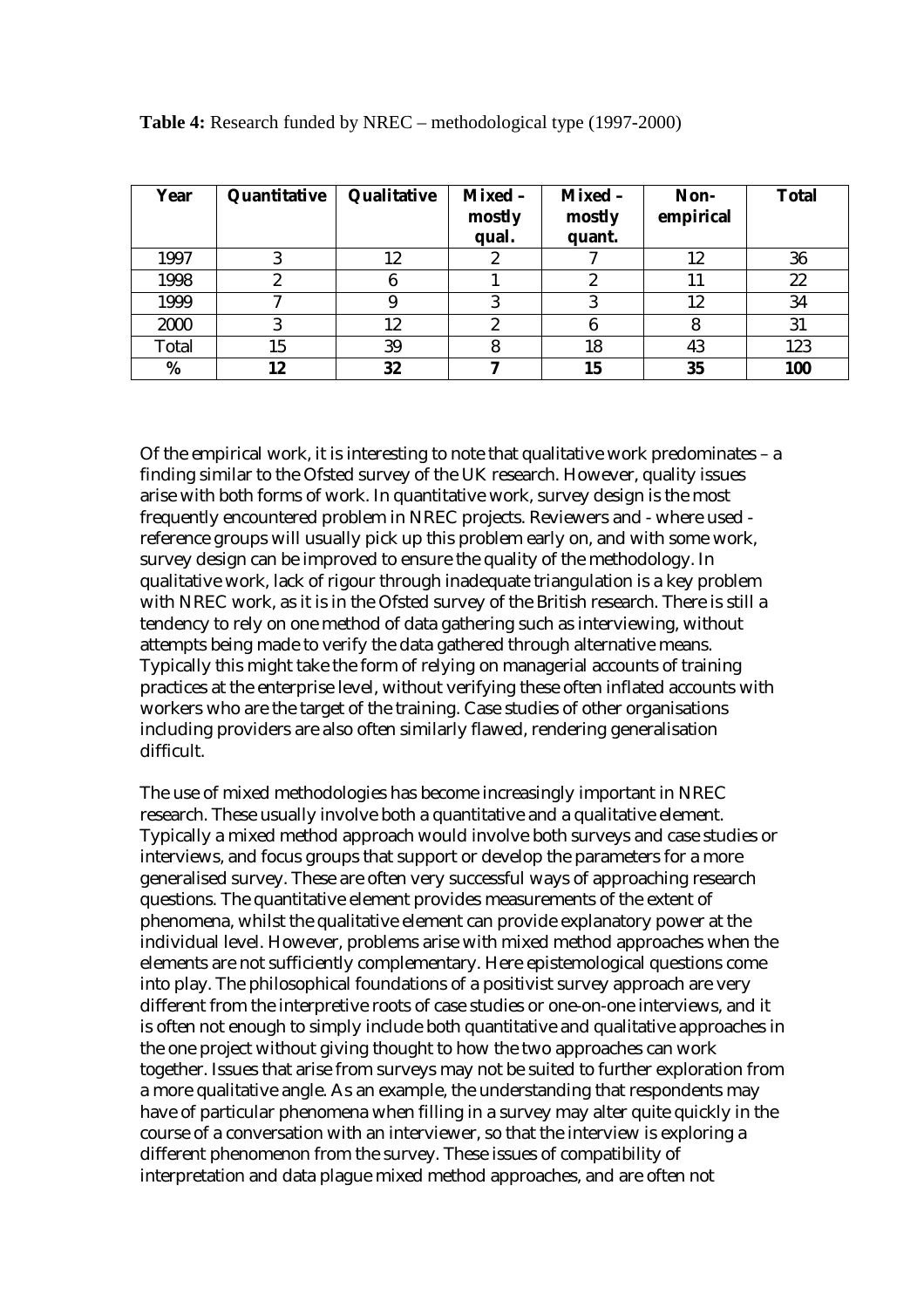sufficiently addressed by researchers in their proposals or in the final analysis of data for the project.

Thirdly, the Ofsted review discusses non-empirical research. From the table it is clear that non-empirical work has featured very strongly in the NREC program since its inception. This work is divided broadly into two types. Firstly, there are reviews of literature and research that summarise the extant research on particular themes and tease out the principal contours of the body of research - ie are largely interpretive in nature. The second type is work that presents a new analysis of existing data sets to answer questions that the original research did not set out to examine. This work is largely quantitative but is non-empirical in the sense that it does not involve data gathering. The Ofsted review noted a number of problems with non-empirical studies, including contradictory arguments, insubstantial literature reviews, going beyond the evidence in argument and the uncritical acceptance of the pronouncements of 'great thinkers'; particularly postmodernist thinkers such as Foucault and Lyotard. In NREC work, perhaps the most common problem has been the inadequacy of literature reviews. This is usually the result of an overwhelming focus on purely educational research and literature in a field that is increasingly interdisciplinary. Thus, a lack of understanding of labour market theory may result in an oversimplified discussion of youth transitions from education to work. Similarly, a lack of understanding of organisational theory and behaviour can lead to very unrealistic assessments of the role of employers in providing training to their workers. Labour market and organisational theory are well-developed fields of inquiry with their own voluminous literatures. In an interdisciplinary field such as VET, it is important that researchers have an understanding of what other research traditions have to offer in exploring the key issues and questions that beset the field.

Finally, Ofsted addressed the focus of the research - ie how the research relates to policy and practice. Here NREC has been successful in its demand side approach. The users of research, particularly at a policy level but increasingly with input from the practitioner community, set the research agenda for NREC so that it is increasingly relevant for both policy and practice. However, more can be done in this area. NREC research has tended to take a rather orthodox approach to research funding, with the bulk of projects funded for 12-18 months (with the exception of the shorter consolidation studies). This is both too short and too long a timeframe for VET research. On the one hand these projects present analyses of issues in a rather static way; research that takes place over a relatively short period of time and captures the essence of a problem or issue at a point in time – ie a snapshot approach to research. This does not allow for longitudinal approaches to issues so that data can be gathered over a period of time and chronological patterns discerned. On the other hand, the 12-18 month cycle is often too long for policy makers who have to react quickly to changes in the policy landscape, and need digests of research on critical issues to help guide the formulation of new approaches. Thus, what is needed is a bifurcation in the research effort. More long-term, longitudinal research needs to be undertaken to track the development of issues over periods of time so that the true patterns in phenomena can be discerned. At the same time, we need to be prepared to undertake short-run research, often synthesis work, that will help to gather together the lessons of research on particular topics that can be fed into the policy process described earlier.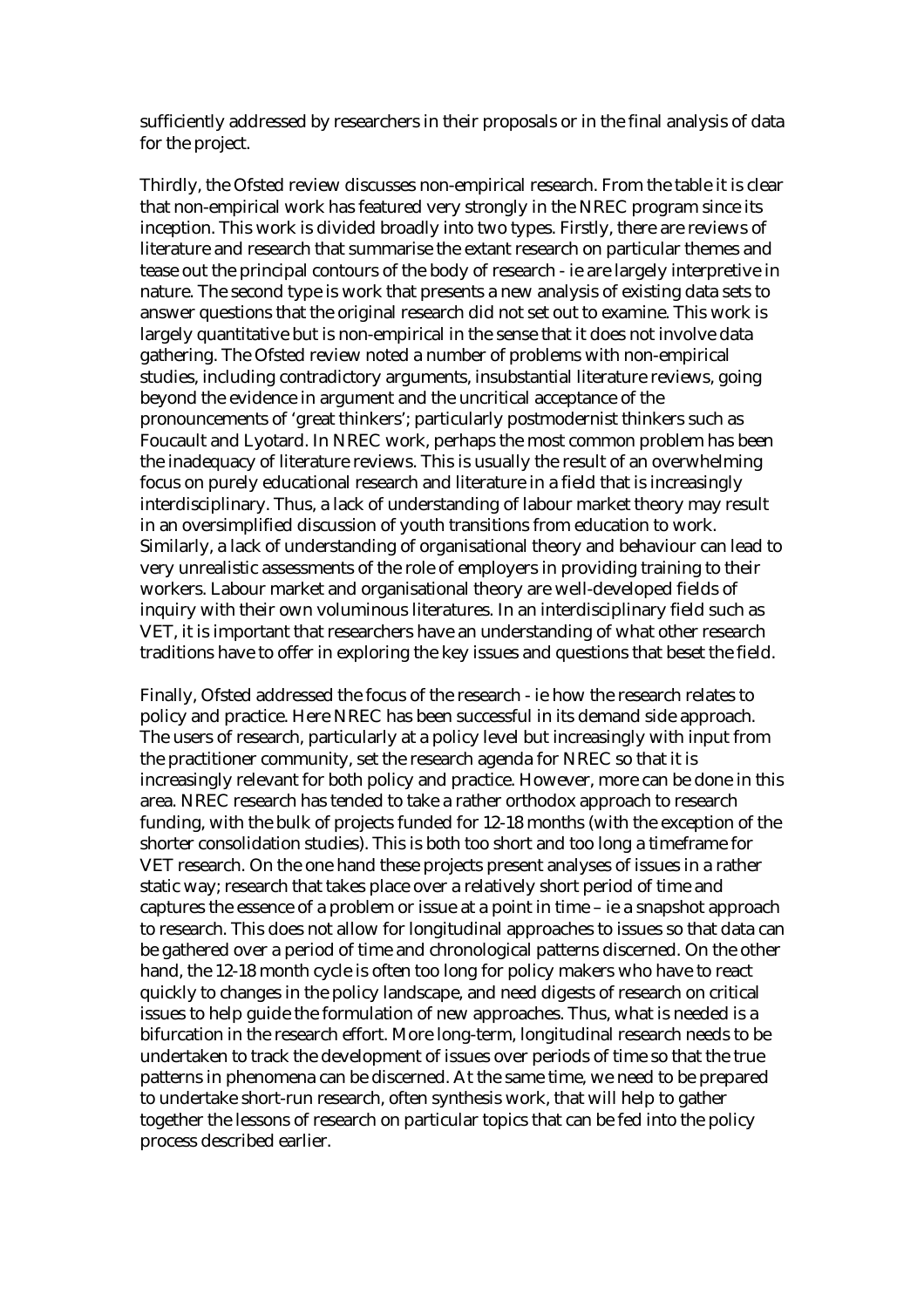In this sense we need a cumulative approach to VET research. Too often, research proposals tend to ignore work that has been completed elsewhere, leading to a duplication of research on issues of importance. More care needs to be taken to ensure that research proposals build on previous work, not duplicate it. Tools such as the VOCED research database, that captures research work quite efficiently, can play an important role in this process.

## **The new national research strategy to VET**

The new national strategy, now published on the NCVER website (http://www.ncver.edu.au), attempts to come to terms with some of these issues (National Centre for Vocational Education Research 2001). The strategy directs the work of the NCVER and the National Research and Evaluation Committee. However, it also covers the broader field of VET research in Australia. The work programs of the four ANTA key centres/partners are described and the links to the work of NCVER/NREC discussed, so that a broad picture of the VET research effort is presented. The strategy covers the period from 2001-2003, coinciding with the ANTA national strategy for VET, *Bridge to the future*. The strategy defines 10 key areas for VET research:

- 1. The economics of vocational education and training
- 2. Lifelong learning and the social and community impact of VET
- 3. Innovation and the skills of the Australian workforce
- 4. Transitions from education to work
- 5. The vocational education and training provider
- 6. The quality of teaching and learning
- 7. Outcomes of vocational education and training
- 8. Equity in vocational education and training
- 9. International comparisons of vocational education and training
- 10. The future development of the VET sector.

The strategy concludes with a discussion of the international context of VET research. VET research is becoming increasingly internationalised. This reflects the importance that VET has assumed in the developed world in the last ten years, and increasingly in developing countries that are improving their skills base in order to foster industrial development. The impact of globalisation on labour markets means that Australia now competes for skilled labour directly with other countries. At the same time, Australia is increasingly an exporter of VET, particularly in the Asian region. Thus the VET system in this country is inextricably bound to developments in other countries. The activities of multinational corporations, which dominate much of the Australian economy, place demands on the VET system to meet their global requirements for skilled employees. As a result, governments throughout the world are looking to research and evaluation to underpin their responses to the key policy challenges in VET. Despite international differences in the operation of VET, these challenges are remarkably similar from one country to another and include:

- Improving transitions from education to work
- Reforming the financing of VET systems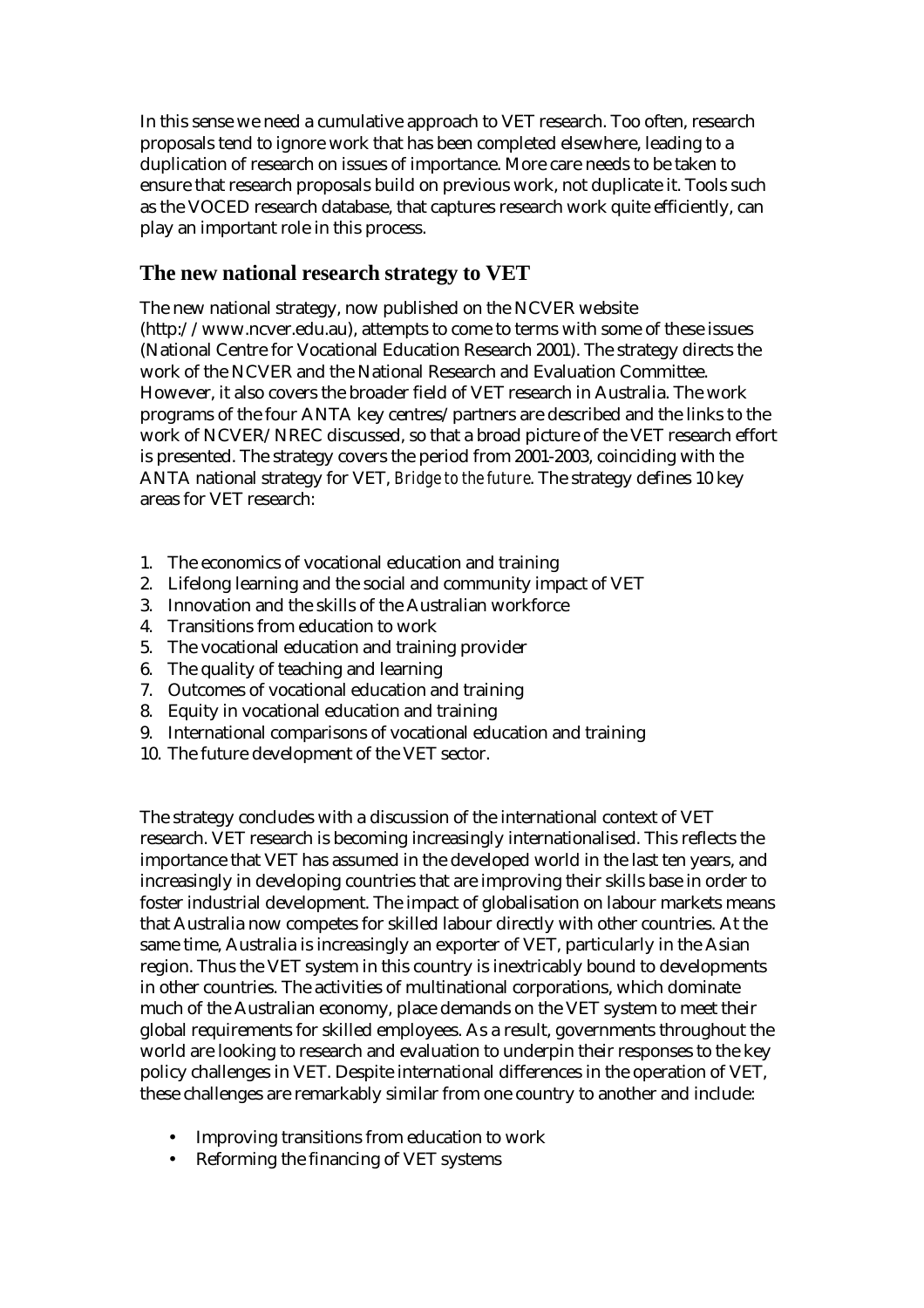- Creating flexibility in the provision of VET to meet the changing requirements of the labour market
- Improving the level of continuing training, especially that provided by enterprises
- Reforming systems of entry-level training
- Improving the provision of training for adult and older employees
- Responding to the emergence of lifelong learning.

These key areas feature in the VET research and evaluation programs of most countries, particularly in the developed world.

There is a strong tradition of comparative research in the social sciences in Australia. This is also true in VET research and evaluation. In recent years both ANTARAC and NREC have funded research that has attempted to put VET in Australia into an international perspective. There is a need to increase our comparative research activities to inform better policy development. But it is important to remember that comparative research is a two-way process; Australia has much to learn from other countries, but the rest of the world has also much to learn from developments in Australia. The significant international interest that continues to be shown in the Higher Education Contribution Scheme is a good example of the latter.

Australia also plays an important role in international agencies concerned with VET. Australia has been a key player in the development of UNESCO's technical and vocational education initiative, UNEVOC. There are three very active UNEVOC centres in Australia, which ensure that Australian VET research plays an increasingly important role in the international VET community. Australia also plays a significant role in the Organisation for Economic Cooperation and Development (OECD). The OECD has funded a number of very important and influential comparative research projects in the area of vocational education and training, and Australia has benefited from its participation in this large-scale comparative work.

Australian VET researchers and research centres are increasingly involved with their overseas counterparts. The formation of the International VET Association (IVETA), which held its annual conference in Sydney in 1999, is a good example of the growing international VET research community and of the important role that Australian researchers play in it. Many Australian VET research centres have established strong ties with similar centres overseas. NCVER has played an important role in this regard with its system of Memoranda of Understanding with key international VET research agencies, such as the South-East Asian Ministers for Education Organisation vocational education centre in Brunei (SEAMEO VOCTEC); Colombo Plan Staff College (CPSC) for Technician Education based in the Philippines; the Central Institute for Vocational and Technical Education in the People's Republic of China (CIVoTE); the Bundesinstut fur Berufsbildung (BIBB) in Germany; the European Centre for the Development of Vocational Training (CEDEFOP) of the European Union; and the Korean Research Institute for Vocational Education and Training (KRIVET). Such agreements lead to the exchange of research information and the development of joint comparative research between the centres. Many Australian VET researchers also maintain extensive links with international colleagues which form the basis for the increasing level of international VET research undertaken in Australia.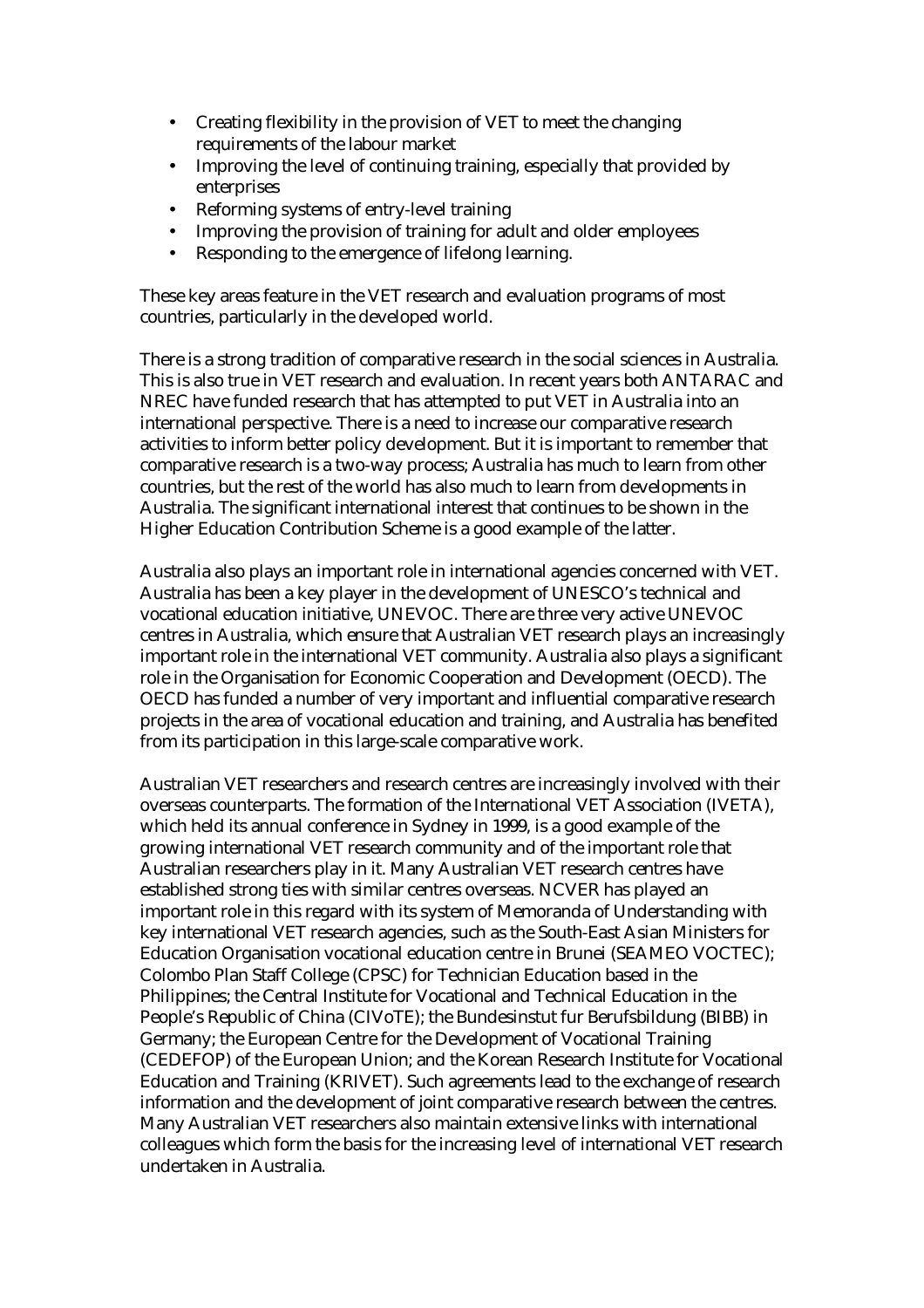Australia now boasts a world-class national VET research and evaluation program. Fragmentation, disparate funding sources and a lack of national vision are often characteristics of much VET research carried out internationally. In Australia, the existence of a comprehensive national VET research funding program guided by a national research and evaluation strategy lends Australian VET research a level of coherence, relevance and consistency which is often lacking in overseas programs.

#### **VET research in the future**

We have discussed a number of changes that have occurred within VET research since the intervention of ANTA in the early 1990s. Research has become more thematic and less fragmented than in the past. The two national research strategies have identified themes and priorities around which research work has been organised in clusters, so that bodies of research work have been constructed around key questions for the VET sector. The four key research centres/partners have also developed a theme-based approach to research with their workplaces organised around key themes and questions, such as vocational learning in the case of RCVET, or the experiences of students in the VET system in the case of the Centre for Postcompulsory Education and Training.

Cycle times for research are also slowly changing. The traditional 12-18 month project-based model of educational research suits neither the needs of the busy policy-maker and practitioner nor the need for in-depth investigation of important issues over long periods of time. Snapshot research only leads inevitably to conclusions that stress the importance of more research and more funding for the individuals suggesting it. Longer-term and longitudinal research programs need to become more typical of our empirical work. A good example of this is the field of apprenticeships and traineeships which has been a major theme for NREC and NCVER research in the last 18 months. This cluster of work has produced some remarkable insights into the strengths and the weaknesses of Australia's apprenticeship system, but it has also clearly shown that key areas in which research is lacking is in the tracking of apprentices and trainees through their training and later in the workforce. We need to know more about what happens to those who graduate from the system, so that we can speak with confidence on the career prospects for apprentices and trainees and how they compare with other forms of education and training.

Research is also becoming more collaborative. Large research teams are now becoming standard in NREC projects. The numbers of projects carried out by sole researchers or by small groups of two or three are disappearing and being replaced by larger teams of researchers drawn from an increasingly diverse background. NREC, as ANTARAC before, has encouraged this development over the years. Collaboration is now cross-institutional with different research groups and centres regularly working together on projects that draw upon their collective expertise. Research is increasingly cross-sectoral as discussed earlier in this paper, with researchers from the VET sector working with consultants and university-based researchers on projects that cross institutional and sectoral boundaries. Research is also, slowly, becoming internationalised. Most VET research centres and groups around the country have developed international links with similar groups overseas in recent years. Some recent NREC research has drawn on international comparisons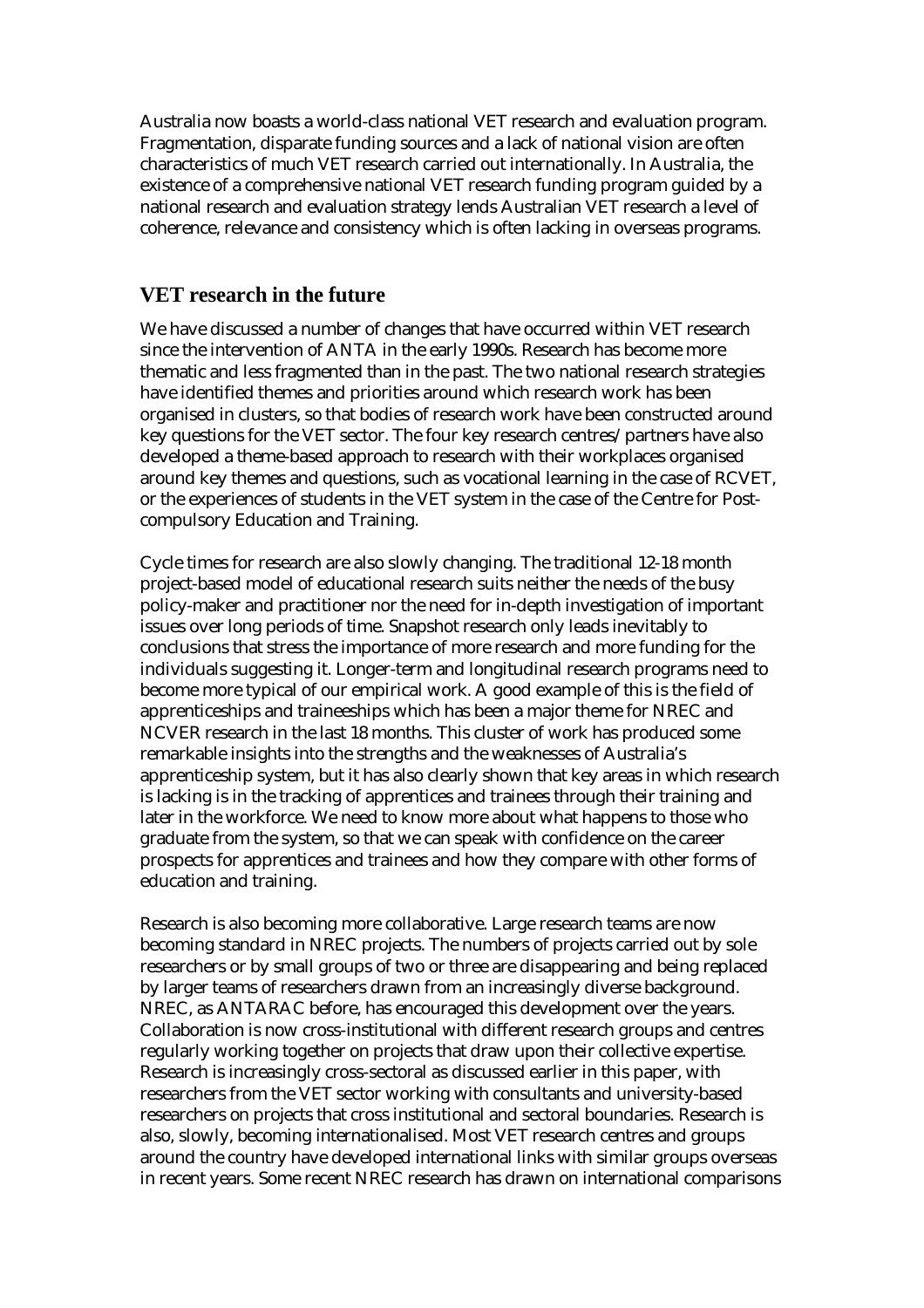and has involved researchers from different countries collaborating to produce more internationalised commentaries on key questions for VET. However, collaboration though it may enable a wide range of different skills to be brought to bear on research - brings its problems. The management of collaborative teams, particularly those scattered over long geographical distances or involving researchers from different institutional backgrounds, can be very difficult and demand new levels of project management skills from researchers.

This latter point highlights the changing nature of research work itself. In recent years much VET research has highlighted the significance of the changing nature of work for the policy and practice of VET. Some of the key findings about the way in which work is changing include:

- The increasing globalisation of the labour market
- The increasing casualisation and outsourcing of work
- The changes in organisational forms to produce an emphasis on teamwork
- The decentralisation of management functions to other workers
- The demand for new skills other than job competency, including communication skills, ability to work with others, problem-solving etc.

Each one of these changes can also be traced in the world of research work. As noted above, research work is also becoming more globalised. Research is no longer, if it ever was, carried on by the full-time professional researcher. Many of those involved in research are undertaking this work as part of a range of other tasks in which they are involved. Many researchers are employed on a casual basis and an increasing amount of research work is outsourced to those with specific sets of skills. Also, as we have already noted, research work is becoming more collaborative and teambased, and this gives rise to an increasing demand for effective project management. Researchers are no longer specialised experts bringing their skills to bear on interesting problems, but are increasingly managing the specialised work of others, with the final responsibility for bringing the project together in a way that meets the needs of the research funding body. This calls for new sets of skills beyond those of the traditional researcher. Researchers need to be able to use a variety of research methods – crossing the quantitative/qualitative divide. They need to be able to work with funding bodies and other clients to produce research that is focused on research need. They need to able to communicate with a wide variety of audiences in ways other than writing for academic journals, so that the research has impact.

These define a much broader set of skills for the VET researchers than those taught in the traditional training programs for researchers, such as PhD programs at universities. These programs, which still dominate our thinking on research training, produce highly specialised researchers with only a limited set of technical research skills and a highly specialised content knowledge in what could be described as an apprentice/craftsperson model of research. In many cases, however, the 'new' researcher needs a different , sometimes opposite, set of skills. Table 5 sets out the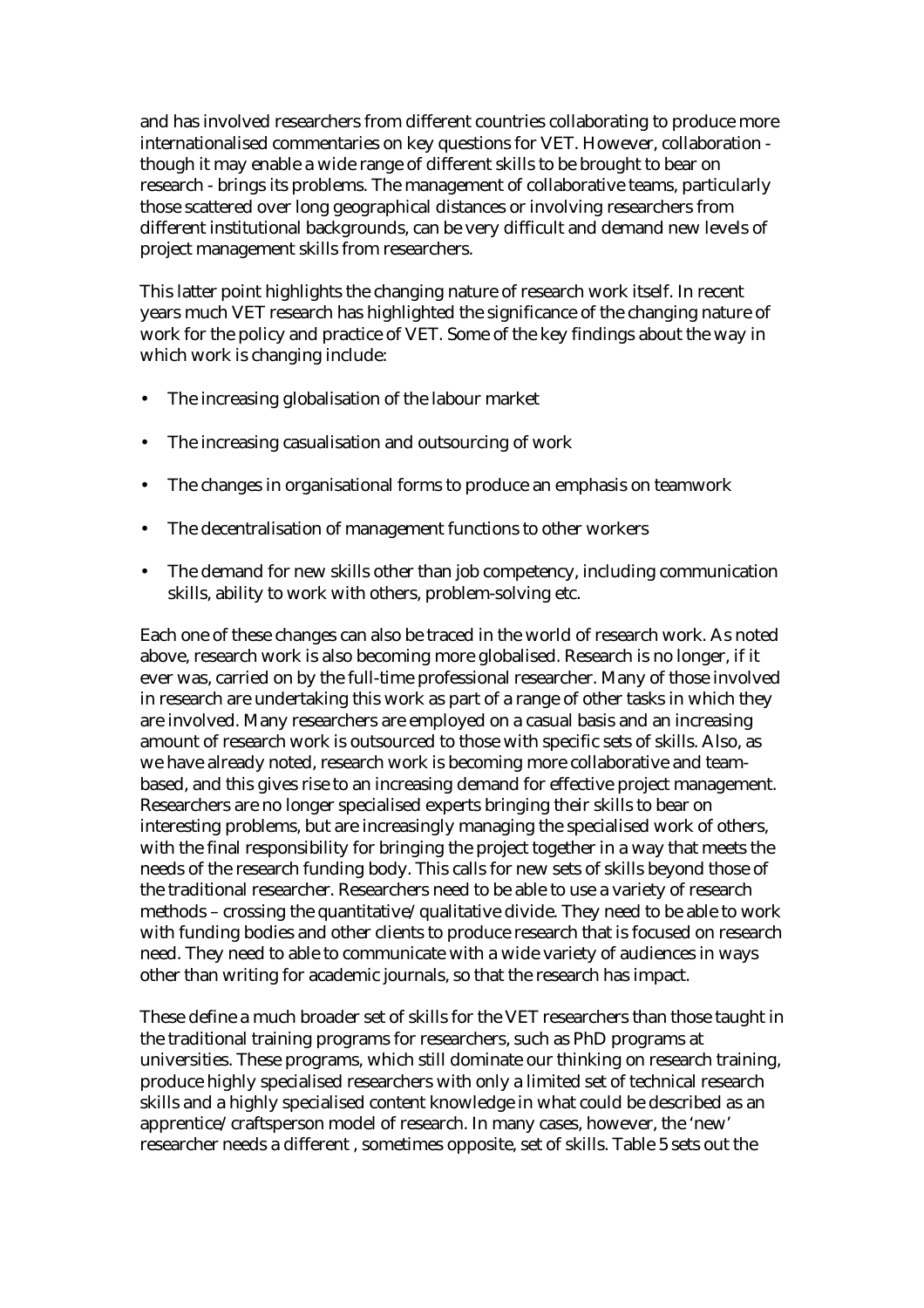skill differences between the apprentice/craftsperson researcher and the new researcher.

| Apprentice/craftsperson          | New researcher                              |
|----------------------------------|---------------------------------------------|
|                                  |                                             |
| Discipline based                 | Interdisciplinary                           |
|                                  |                                             |
| Specialist knowledge             | Generalist within a discipline area         |
|                                  |                                             |
| Skilled in one method            | Able to use multi-methods                   |
|                                  |                                             |
| Self-management                  | Able to manage others and their work        |
|                                  |                                             |
| Focused on development of theory | Focused on relevance to policy and practice |
|                                  |                                             |
| Purist                           | Negotiator/optimiser                        |
|                                  |                                             |
| Academic writing skills          | <b>Broad-based communicator</b>             |
|                                  |                                             |
| Meet standards of peer review    | Meet standards demanded by users            |
|                                  |                                             |

**Table 5:** The old and new researcher

Outside the PhD program there are no real research training routes. Many involved in VET research have come to research from other careers without much formal research training. Many have the qualities and skills of the new researcher, but by accident rather than design. Our formal research training programs in the universities continue to produce the specialised academic rather than the multiskilled researcher that the field increasingly demands. Few of these graduates have the skills necessary to acquire research funding and make a serious contribution to VET research. This is not to mention the highly variable quality of the research that is produced though PhD programs, which renders any notion of standards in research training unusable in a practical sense.

Thus, the VET research community faces a challenge in developing the next generation of researchers. The research on the changing nature of work and lifelong learning also highlights the importance of demographic change in driving changes to education and training. This is also true in research. The VET research community is greying and it is not clear where the next generation of researchers will come from. This confounds the problem of the research training that sector also faces. An important function for AVETRA in the coming years will be the ability to identify new pathways for emerging researchers and fashion programs of research training that teach researchers the real skills that they will need to become the research leaders of the next generation.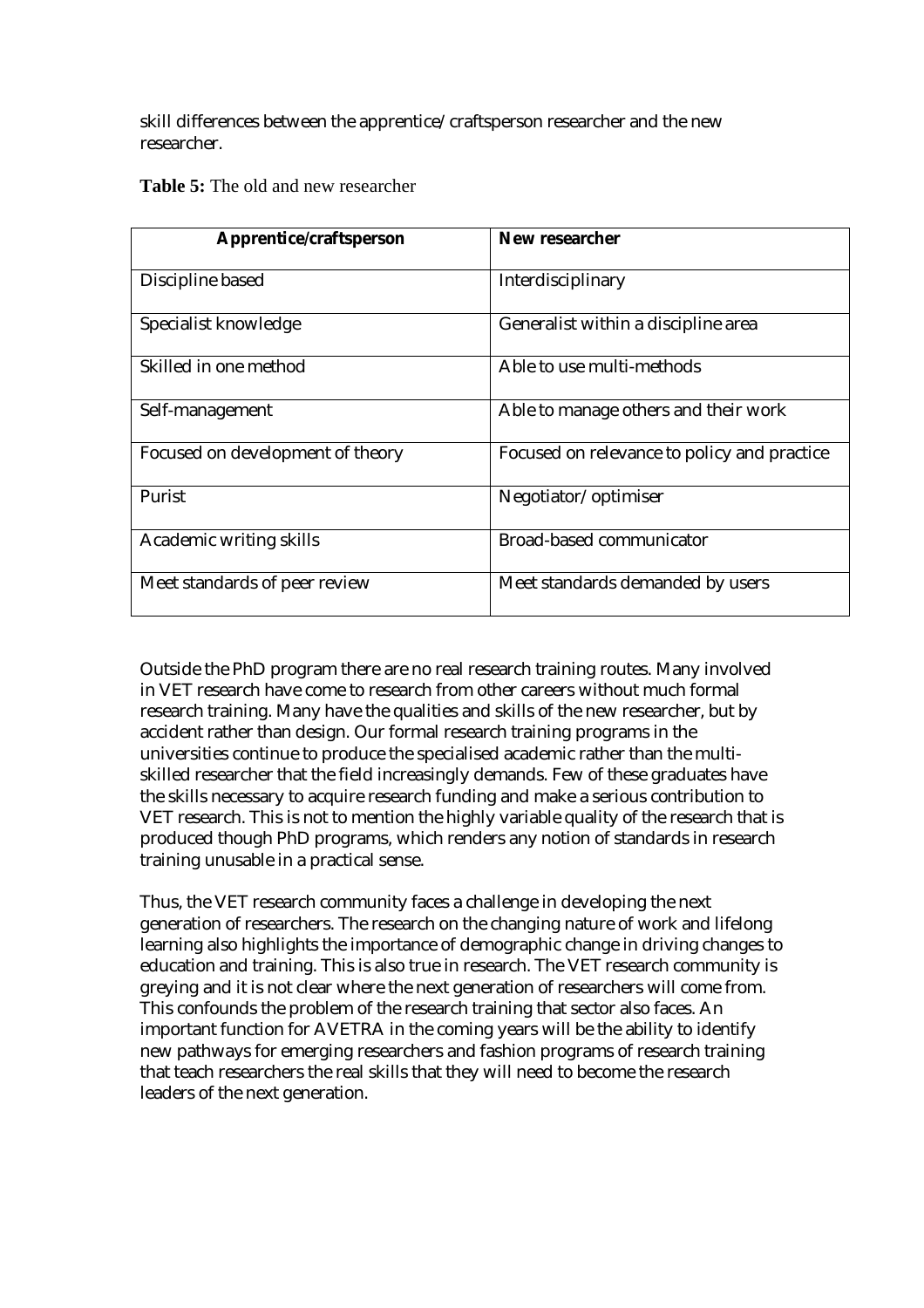### **Conclusion**

This paper has outlined some of the more important changes that have occurred in VET research in recent years. In general, increased funding through ANTA has been highly successful at increasing the overall quantum of research. But it is the quality of that research that will determine whether governments continue to fund the research effort.

Relevance, timeliness, objectivity and methodological integrity are the hallmarks of high quality research in applied fields such as VET. This involves both users and researchers becoming much more involved with the research management process. Users need to clear about what issues need to addressed and the standards they expect from that research. Researchers need to examine their own practices to ensure that research is meaningful and builds on the work of others. This more demanding regime for VET research demands new skills from researchers and the development of research training programs that ensure the continuing supply of those skills into the VET research community.

#### **References**

Hargraves D H (1996) Teaching as a research-based profession: possibilities and prospects. Teacher Training Agency Annual Lecture, Mimeo.

McDonald R, Hayton G, Gonczi A and Hager P (1993) No small change: proposals for a research and development strategy for vocational education and training in Australia. Canberra: Vocational Education, Employment and Training Advisory Committee.

McGaw B, Boud D, Poole M, Warry R and McKenzie P (1992) Education research in Australia. Report of the review panel, strategic review of research in education. Canberra: Australian Government Publishing Service.

McGaw B (1999) Impact of national reviews of education research policy. In C Selby-Smith (ed) The impact of R&D on VET decision-making. Adelaide: National Centre for Vocational Education Research.

McIntyre J (1998) Research in adult education and training. In G Foley (ed) Understanding adult education and training (second edition). Sydney: Allen and Unwin.

National Centre for Vocational Education Research (1997) A national strategy for research and evaluation in vocational education and training: 1997-2000. Adelaide: National Centre for Vocational Education Research.

National Centre for Vocational Education Research (2001) A national strategy for research and evaluation in vocational education and training: 2001-2003. Adelaide: National Centre for Vocational Education Research.

Phelan T J (2000) Is Australian educational research worthwhile? Australian Journal of Education, vol 44, no 2, pp 175-194.